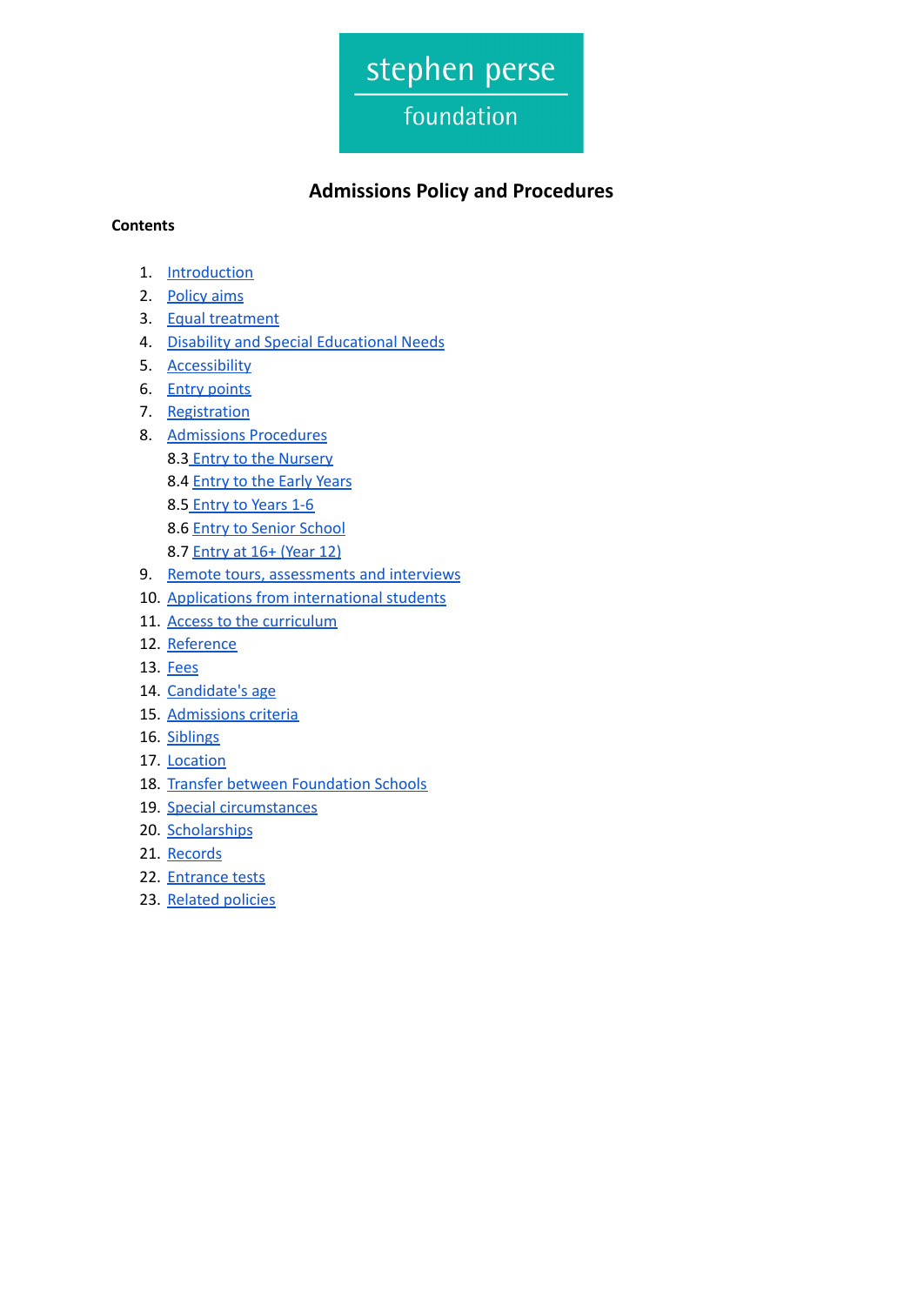# <span id="page-1-0"></span>**1. Introduction**

- 1.1. This policy applies to all of the schools of The Stephen Perse Foundation (the **'Foundation'**).
- 1.2. The Foundation is an academically ambitious collection of schools, as a result we are academically selective at some entry points to ensure that the pupils who join the Foundation are able to thrive.
- 1.3. All Foundation schools are co-educational. In recent years the Foundation has operated a diamond formation where aspects of the curriculum have been delivered in single-gender groups across years 7-11. The Foundation will phase out the diamond model, beginning with the Year 7 students joining in 2022-23, (and this will therefore apply to Year 9 students joining from 2024-25 onwards) to achieve fully integrated co-education across all age groups over five years. Games/Physical Education and appropriate elements of Personal, Social and Health Education will continue to be delivered to single-gender groups. The Foundation reserves the right to arrange classes as it determines best in order to optimise the delivery of the curriculum for pupils.

# <span id="page-1-1"></span>**2. Policy aims**

- 2.1. The aims of this policy are:
	- To ensure compliance with the Foundation's charitable purposes.
	- To set the selection criteria for the schools of the Foundation which is consistent with this charitable status and is fair and consistent for all applicants.
	- To identify and admit those children whose academic abilities and personal qualities appear to match the ethos and standards of the Foundation so that they will thrive and fully benefit from the many opportunities the Foundation offers.

# <span id="page-1-2"></span>**3. Equal treatment**

- 3.1. We welcome children from all different ethnic and racial groups, backgrounds and creeds. All candidates for admission will be treated equally, irrespective of their or their parents' race, language, religion, political or other opinion, national or social origin, association with a national minority, orientation, property or other status. Our aim is to encourage applications from candidates with as diverse a range of backgrounds as possible. This enriches our community and is vital in preparing our students for today's world.
- 3.2. We offer financially assisted places to pupils from Year 3, based on financial, compassionate or other pertinent circumstances of applicants. Further details of the financial assistance arrangements can be found in the Admissions section of the Foundation website and in the Foundation's Bursary Policy.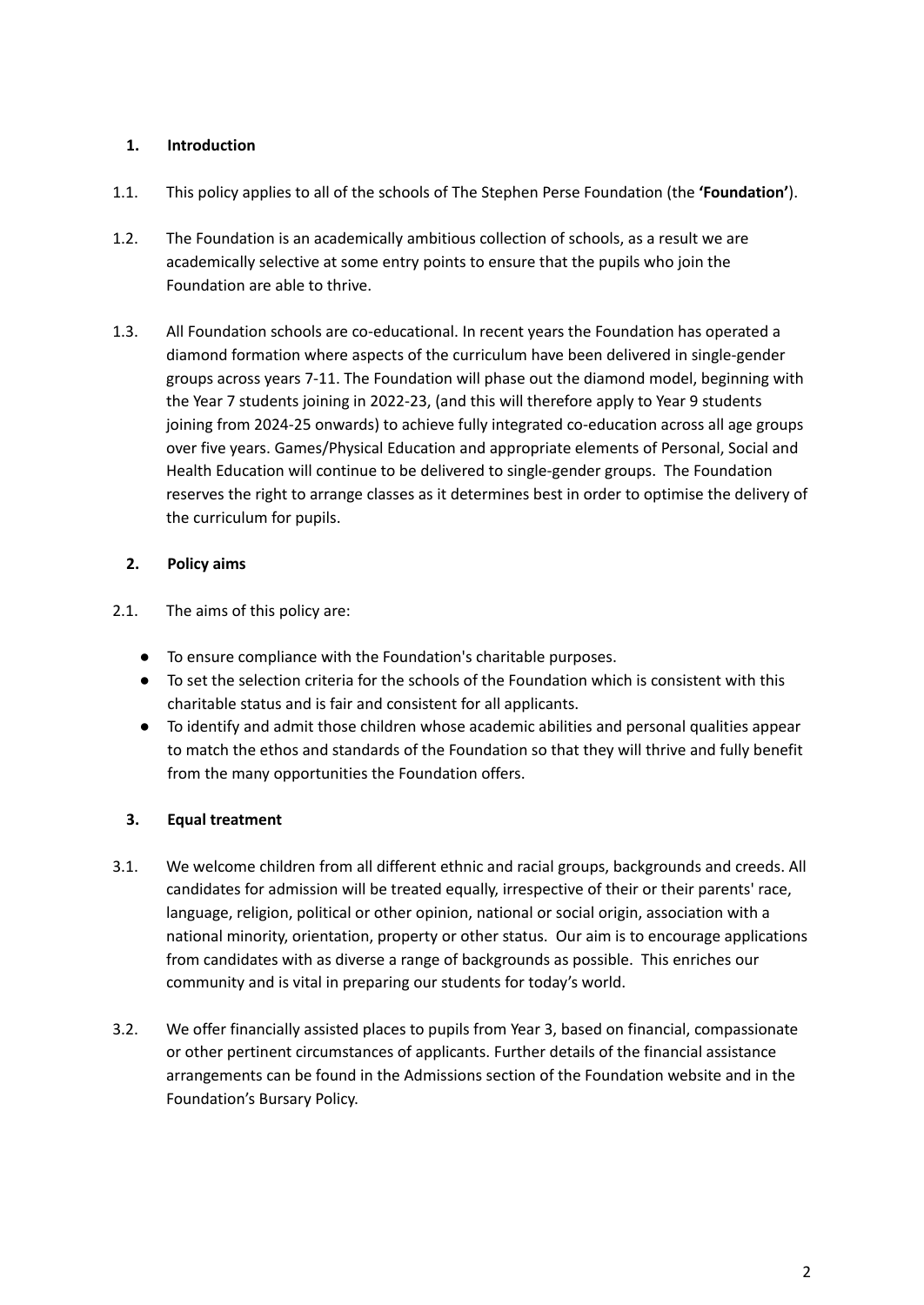#### <span id="page-2-0"></span>**4. Disability and Special Educational Needs**

- 4.1. The Foundation welcomes applicants with disabilities and/or special educational needs and will not treat any applicant less favourably on these grounds. Whilst the Foundation currently has limited facilities for those with special educational needs and/or disabilities, it will do all that is reasonable to comply with its legal and moral responsibilities under the Equality Act 2010 and Special Educational Needs and Disability Act 2001, in order to accommodate the needs of applicants who have disabilities for which, with reasonable adjustments, the Foundation can cater adequately. The Foundation needs to be aware of any known disability or special educational need which may affect a child's ability to participate in the admissions procedure and take full advantage of the education provided at the Foundation.
- 4.2. Parents of a child who has any disability or special educational needs must provide the Foundation with full details at the start of the admissions process, at registration, and continue to provide any additional relevant information that they may become aware of during the registration process and at least two weeks before attendance at interview or for entrance tests. Parents are asked to give this information in writing on the confidential information form, which is part of the registration pack. The Foundation needs this information so that, in the case of any child with particular needs, the Foundation can assess those needs and consult with parents about the adjustments which can reasonably be made to ensure that the application procedure is accessible for the child and that the Foundation can cater adequately for the child should an offer of a place be made.
- 4.3. The Foundation will do all that is reasonable to ensure that the information and application procedure is accessible for disabled candidates and will make such reasonable adjustments as necessary. For example, the Foundation may be able to provide an examination paper in large font for a visually impaired pupil.
- 4.4. Similarly, if special educational needs or a disability become apparent for the first time after registration, the Foundation will consult with parents about reasonable adjustments which may allow the child to join the Foundation.

# <span id="page-2-1"></span>**5. Accessibility**

5.1. This policy can be made available in large print or other accessible format if required. Also see the Foundation's Special Educational Needs and Disabilities Policy.

# <span id="page-2-2"></span>**6. Entry points**

6.1. These procedures apply at the main points of entry: Nursery, Kindergarten, Reception, Year 7, Year 9 and Year 12 and also to candidates for occasional vacancies in any other year group. The dates for entrance tests are published on our website, in the Admissions section.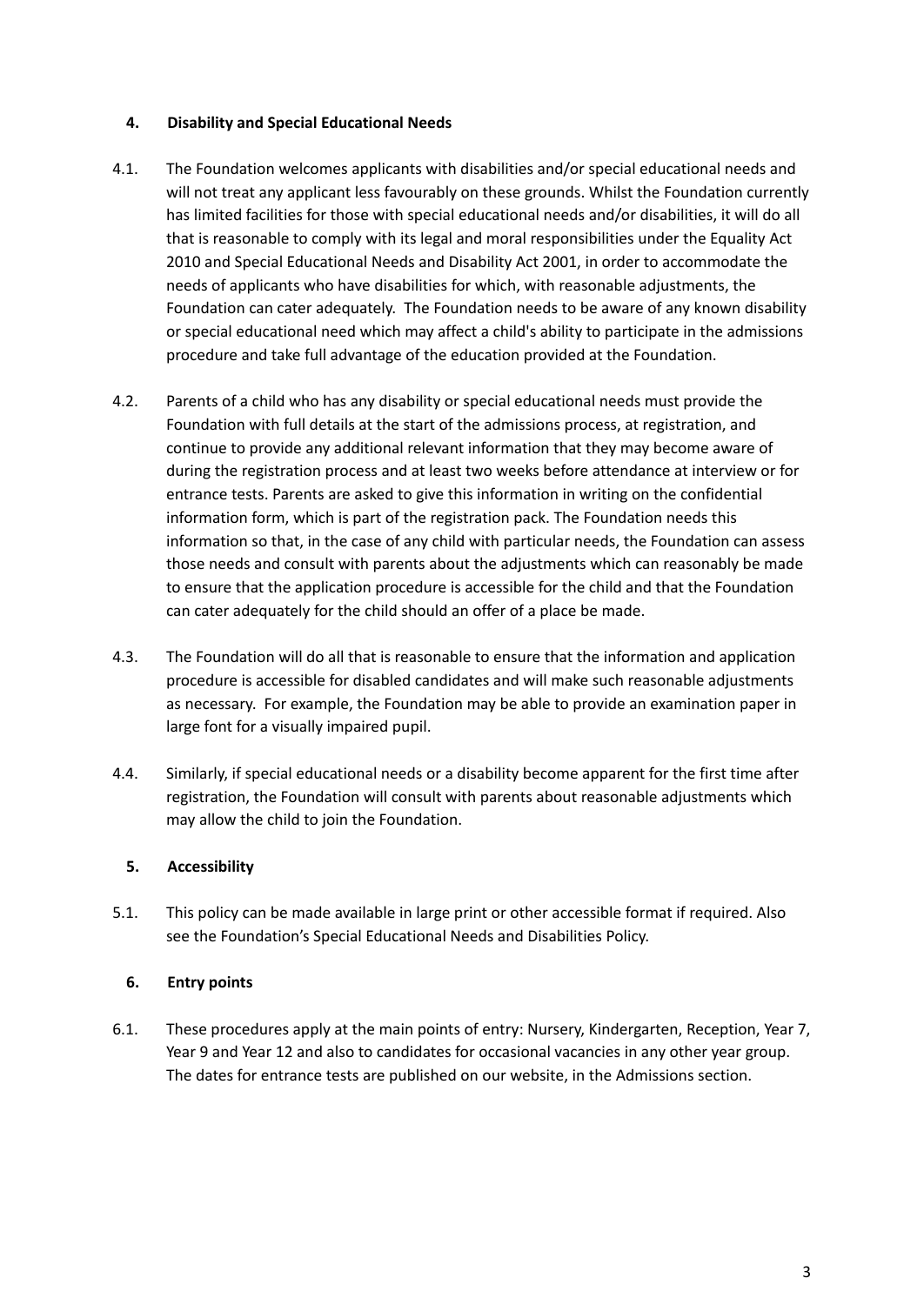#### <span id="page-3-0"></span>**7. Registration**

7.1. To register a pupil for entry to any school within the Foundation, a registration form must be completed on our admissions portal via our website. The registration form must be completed in full and signed (digitally) appropriately by each parent who has parental responsibility. After submitting the registration form you will be asked to make the payment of the non-refundable registration fee via the admissions portal. The admissions office will receive the notification of the submission of the registration form and the payment of the registration fee. The applicants will be held on our registration list for the proposed year of entry and they will be informed about the entrance test/interviews at the appropriate time. Completing and returning the registration form along with the registration fee will ensure that we automatically send an invitation for the entrance tests/interviews. We will be unable to proceed with the registration if there is information outstanding and if we have not received the non-refundable registration fee.

#### <span id="page-3-1"></span>**8. Admissions Procedures**

- 8.1. All applicants, for applications received by the [registration](https://www.stephenperse.com/page/?title=Assessment+Process&pid=1462) deadline, will be invited to complete an entry assessment for the particular year of entry. Late applications should first contact the admissions office to see if places are available before submitting an application.
- 8.2. Should spaces not be available or if an offer is declined for the particular year, parents will need to make a separate and new application for a subsequent year of entry, requiring completion of a new registration form, payment of the registration fee and further testing appropriate to the new year of entry. If spaces are not available after an assessment has been completed then the applicants may be offered a waiting list place; this will only be offered after an assessment has been completed.
- 8.3. All entry assessments will be taken remotely either at home or at the candidate's current school. Candidates who meet our criteria in the initial online entry assessments will be invited to attend an assessment day where an interview, and further assessments as required, will take place on site.

#### <span id="page-3-2"></span>**8.4. Entry to the Nursery**

8.4.1. Entry to the nursery for children aged 1 and 2 is subject to availability of sessions following parents/carers visiting the setting and meeting with senior nursery staff.

#### <span id="page-3-3"></span>**8.5. Entry to the Early Years**

8.5.1. Entry to the Early Years, Kindergarten and Reception, is subject to an informal one-to-one assessment.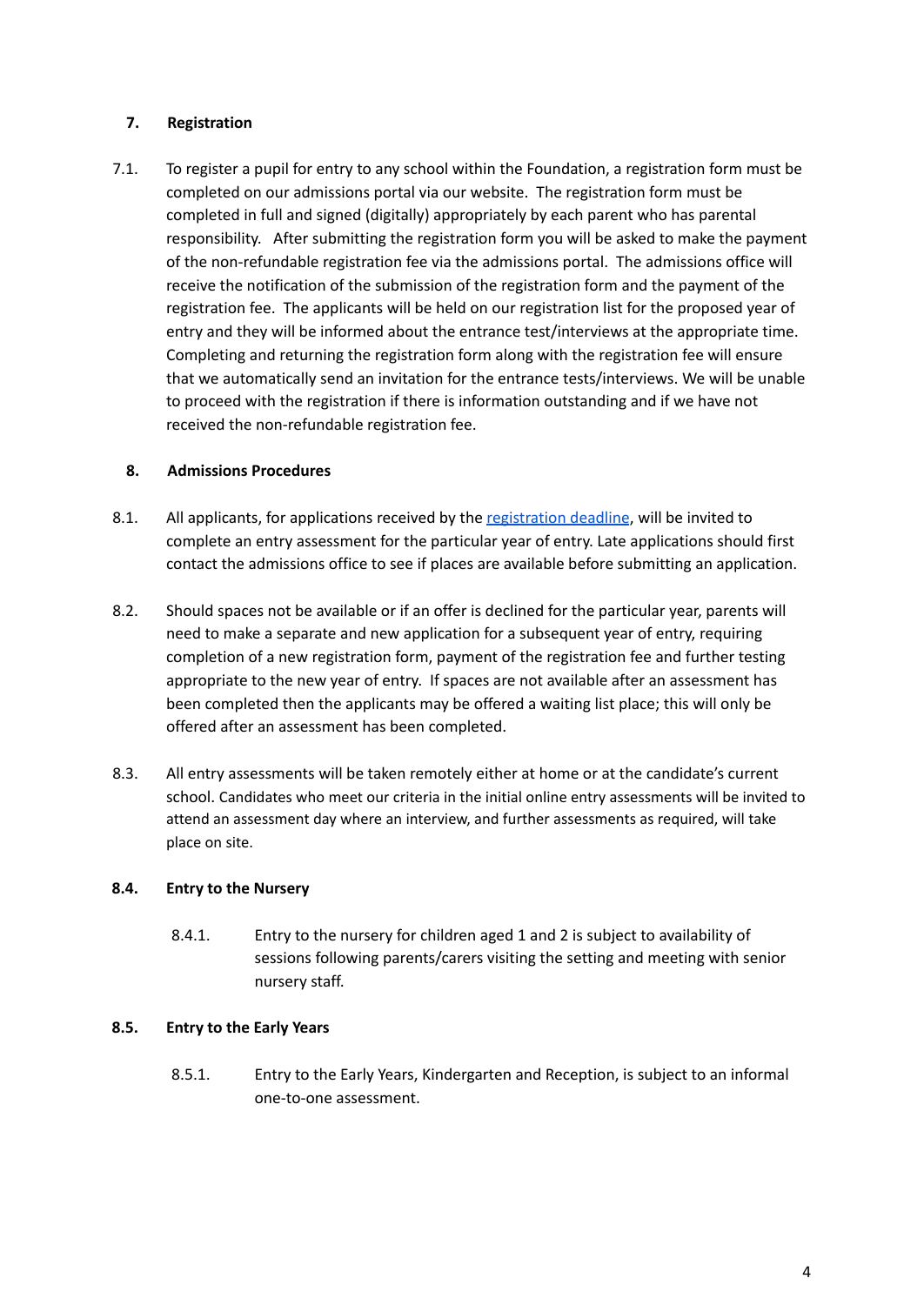8.5.2. Children are eligible to start in the Early Years in the academic year they turn 4. All pupils entering the Early Years are expected to be toilet trained unless there is a special educational need, disability or medical reason for the delay.

# <span id="page-4-0"></span>**8.6. Entry to Years 1-6**

8.6.1. Candidates registering to enter the school from Year 1 to 6 will complete a baseline assessment in English and Mathematics, but the main focus of assessment is to observe attitudes to learning - we are looking for pupils who will thrive in our inspiring environment. For those candidates successful in this assessment there is automatic transfer to Year 7, unless there are specific concerns about an individual's conduct or ability to make progress within the structures of the Senior School. For those pupils who do not secure or opt not to apply for an all through offer there is an opportunity for an internal transfer offer at the beginning of Year 5. Candidates who are successful at this stage will be invited to interview with a member of senior staff. A reference will be requested from each child's previous setting as part of the admissions process.

# <span id="page-4-1"></span>**8.7. Entry to Senior School**

# **8.7.1. Entry at 11+ (Year 7)**

- 8.7.1.1. Entrance assessments seek to identify young people who will thrive within the Foundation. First stage assessments will look to assess their general cognitive ability using a range of assessment tools. Candidates are not expected to have studied any particular content outside the national Key Stage 2 curriculum. Candidates who are successful at this stage will be invited to interview with a member of senior staff, and may be asked to complete short written tests in English and Mathematics. A reference will be requested from each child's previous setting as part of the admissions process.
- 8.7.1.2. Pupils already attending the Foundation in Year 6 at the Junior School, Fitzwilliam Building or Dame Bradbury's School transfer automatically to the Senior School unless there are specific concerns about an individual's conduct or ability to make progress within the structures of the Senior School or if they opt not to apply for internal transfer. If those pupils did not secure an all through offer, they are given the opportunity to apply, at the beginning of Year 5, for internal transfer to Year 7. This is done through consultation with the relevant Head of School.

# **8.7.2. Entry at 12+ (Year 8), 13+ (Year 9) and 14+ (Year 10)**

8.7.2.1. Places are subject to availability. First stage assessments will look to assess each applicant's general cognitive ability using a range of assessment tools. Candidates are not expected to have studied any particular content outside the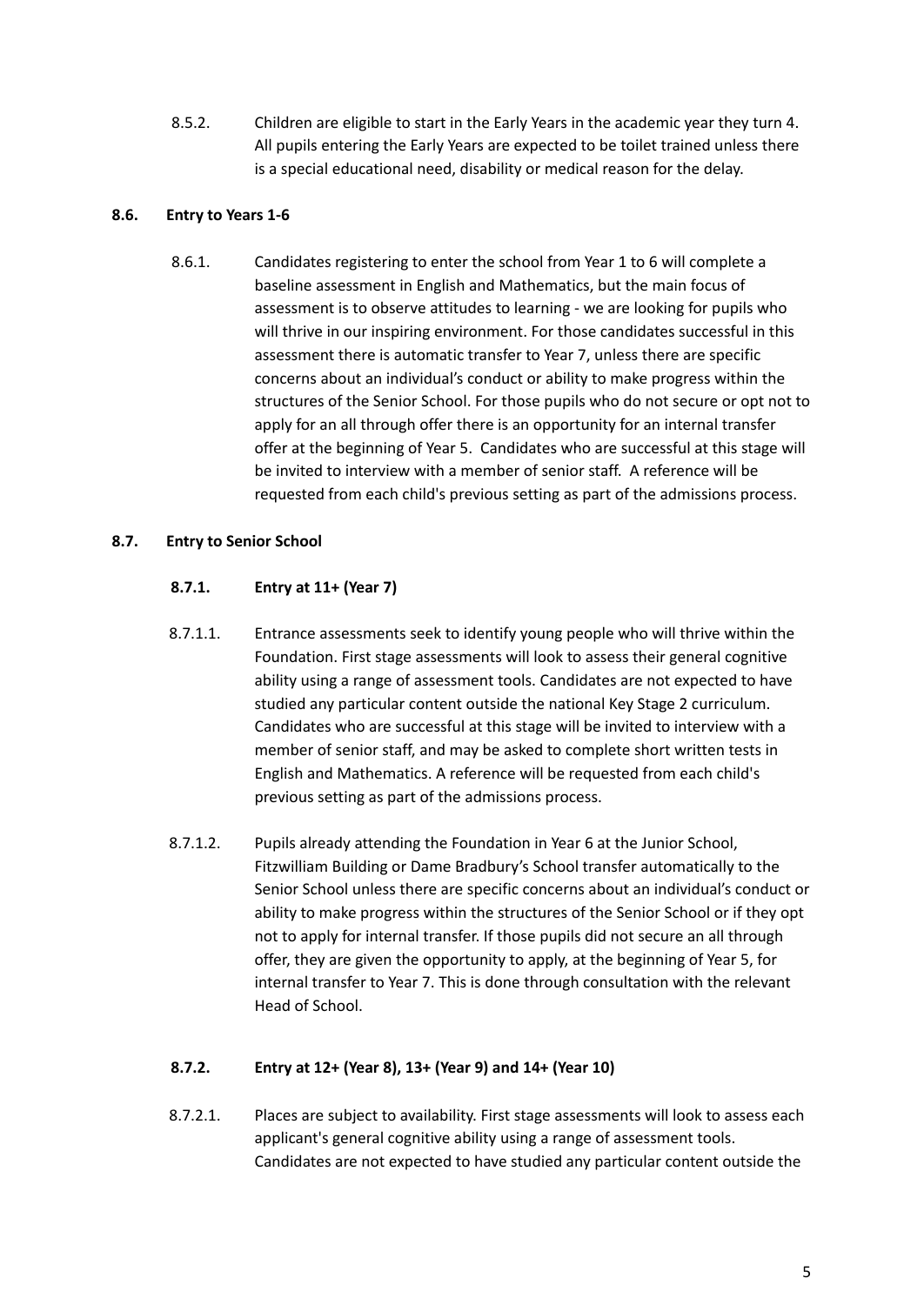national curriculum. Candidates who are successful at this stage will be invited to interview with a member of senior staff, and may be asked to complete short written tests in English and Mathematics. Candidates may also be interviewed by a member of the Modern Languages department in order to ascertain their facility for languages, and by other departments if required. A reference will be requested from each child's previous setting as part of the admissions process

#### <span id="page-5-0"></span>**8.8. Entry at 16+ (Year 12)**

- 8.8.1. All students may choose admission to either the A Level or IB Diploma programme. The entrance requirements and selection procedures are the same for both and there is no differentiation on the grounds of educational background or additional needs.
- 8.8.2. Candidates applying to the Sixth Form from outside the Foundation will be invited to sit a cognitive ability test, the CAT4 entry assessment test. On meeting the Foundation's entry criteria, they will be invited to proceed to interview. Should they not meet the criteria, we will not proceed with the admissions process.
- 8.8.3. An offer of a place at the Sixth Form will be conditional on achieving a satisfactory school reference and school reports and the required results at GCSE or equivalent. Offers are tailored to the individual applicant, taking into consideration personal circumstances and the cohort fit but as a guide, the Foundation typically requires a minimum total of 50 points from each applicant's eight best (I)GCSE results. Points will be calculated from the 9 - 1 grading system or using the conversion  $A^* = 8.5$ ,  $A = 7$ ,  $B = 5.5$ ,  $C = 4$ ,  $D = 3$ ,  $E = 2$ for legacy qualifications.
- 8.8.4. There are specific minimum entry requirements for some subjects at A-level and IB which reflect the importance of a strong baseline understanding in those subjects in order to be successful, this is typically GCSE grade 7. Please contact the admissions department if you would like further details about these subject areas.
- 8.8.5. Candidates wishing to study particular subjects, including but not limited to, Further Maths or Modern Languages at A Level or Higher Level Maths or Modern Languages in the IB Diploma, may be interviewed by a member of subject staff to assess their suitability.
- 8.8.6. Offers are based on the subject choices declared on the application form and are subject to availability. Should candidates later decide to alter the choice of subjects, this will be subject to availability and successful completion of any further assessment of suitability deemed necessary at that stage.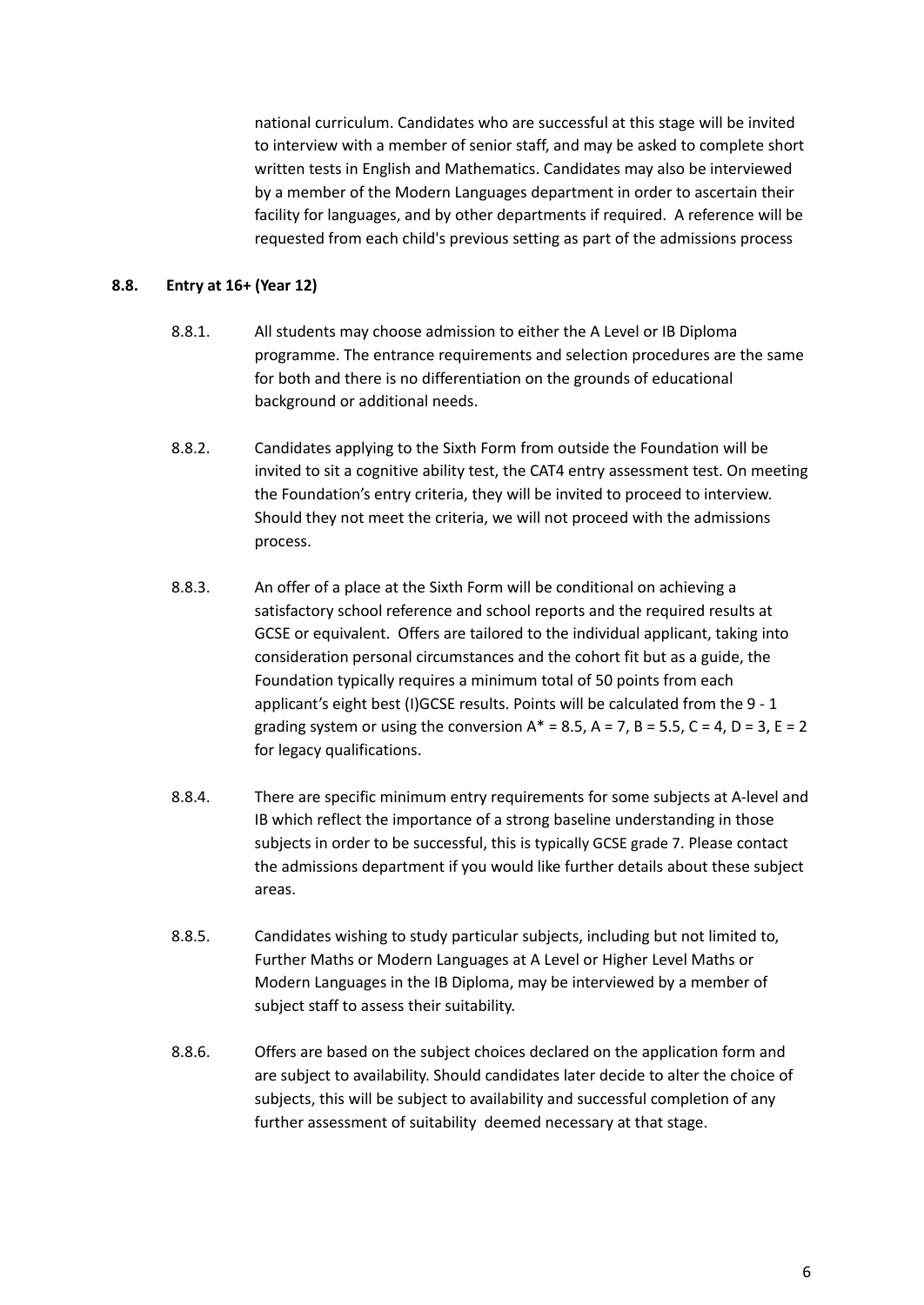8.8.7. Candidates whose language of instruction has not been English must meet the minimum English Language requirement illustrated in the table below. Accordingly, candidates must achieve an appropriate score in the CAT4 assessment and evidence of an IELTS qualification (or an alternative English Language qualification at our discretion) reflecting the minimum English Language requirement may be taken into account.

| <b>Programme</b>       | Minimum English Language Requirement |
|------------------------|--------------------------------------|
| A Level (Two Year)     | IELTS 6.0 (CEFR High B1- Mid B2)     |
| [IB Diploma (Two Year) | IELTS 6.0 (CEFR High B1- Mid B2)     |

8.8.8. Candidates who have been awarded an unconditional offer to study A level or the IB at the Sixth Form and subsequently do not achieve the appropriate assessment or examination grades, usually required under our standard entrance requirements, for the exam subjects selected, will be required to change their subject choices.

#### <span id="page-6-0"></span>**9. Remote tours, assessments and interviews**

9.1. Should it be the case that visitors are unable to access the site, the Foundation will invite prospective students to complete online assessments from home, for interviews/meetings with staff, as appropriate, to be conducted remotely and for prospective students and their parents to experience a virtual tour of the school and/or boarding which is available on our website.

#### <span id="page-6-1"></span>**10. Applications from international students**

- 10.1. The Foundation acts in accordance with UK Visas and [Immigration](https://assets.publishing.service.gov.uk/government/uploads/system/uploads/attachment_data/file/939075/student-route-casework-guidance-v2.0ext.pdf) (UKVI) guidance under its licence to sponsor students in the Sixth Form courses only.
- 10.2. All applicants will be required to provide a copy of their passport to confirm nationality. Non-sponsored students will be required to provide a copy of their leave (Biometric Residence Permit) including those with British Nationals (Overseas) status.
- 10.3. International students requiring sponsorship are assessed on a number of factors to determine - on the balance of probabilities - that they are genuine students in accordance with UKVI [guidance](https://assets.publishing.service.gov.uk/government/uploads/system/uploads/attachment_data/file/939075/student-route-casework-guidance-v2.0ext.pdf).
- 10.4. Any documents which are in support of an application and are not in English, must be accompanied by a full translation. This may be independently verified by UKVI, where the students are sponsored by the Foundation.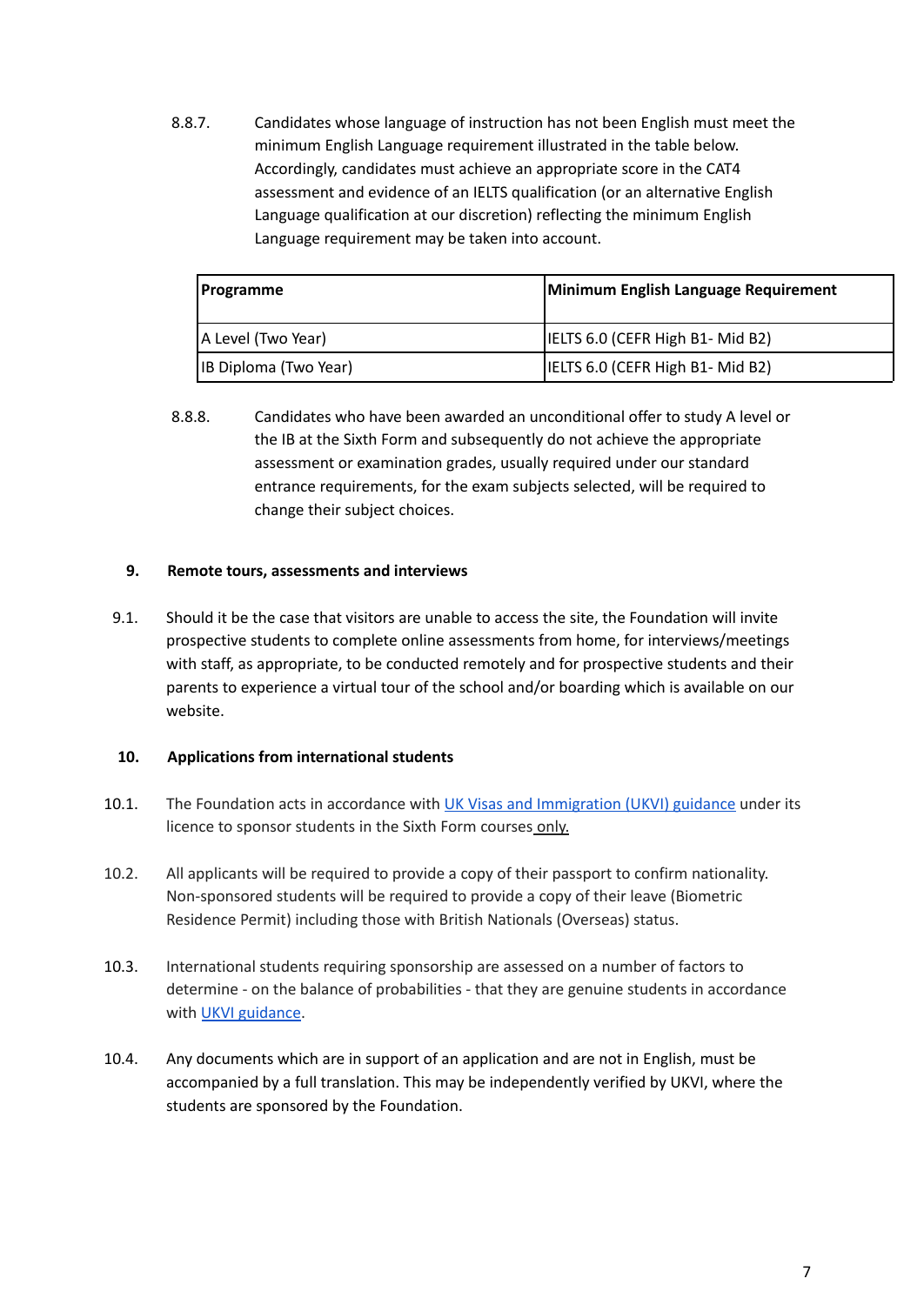- 10.5. International students will be invited to complete assessments, interviews with staff where applicable and receive a virtual tour of the school and/or boarding remotely.
- 10.6. The Foundation requires international students who are sponsored by the Foundation to reside in the UK during term time for the duration of their course, either in boarding (Sixth Form) or with their parent(s). International students who are sponsored by the Foundation may not reside with their Education Guardian.
- 10.7. The Foundation requires parents who do not live in the United Kingdom to appoint an education guardian to act on their behalf. The guardian will not be the student's legal guardian or the person having the legal rights to make major decisions relating to the student. Such rights will remain with the parent. Further details can be provided by our Admissions Registrar.

# <span id="page-7-0"></span>**11. Access to the curriculum**

11.1. Candidates embarking on A Levels and the IB are required to submit their subject choices at the point of entry; we endeavour to meet all requests where possible.

#### <span id="page-7-1"></span>**12. Reference**

- 12.1. With the exception of applicants entering Kindergarten and Reception, the Head (or equivalent) of the candidate's current school will be asked to provide a written confidential reference as to the candidate's academic ability, attitude and behaviour, involvement in the school community, talents and interest, and any other special circumstances such as special educational needs, or a disability. The reference may also include the results of tests taken at the school (such as NFER, MidYIS, Yellis or SATs) and predicted grades at (I)GCSE (if appropriate).
- 12.2. No offer of a place will be made before receipt of a written reference (with the exception of pupils entering Nursery, Kindergarten and Reception). However, where a reference has been delayed for any reason, the Head of School may agree to make an offer conditional upon a satisfactory reference being received in due course.

#### <span id="page-7-2"></span>**13. Fees**

13.1. The Foundation reserves the right to seek information about any unpaid fees from the candidate's current school before admission.

# <span id="page-7-3"></span>**14. Candidate's age**

14.1. Very occasionally, we may offer places to pupils outside their standard year group, if we consider, as a matter of professional judgement, that this would be in the best interests of the pupil and the Foundation and that the candidate would not be over 19 during their time on roll by authorisation from the Principal in exceptional circumstances.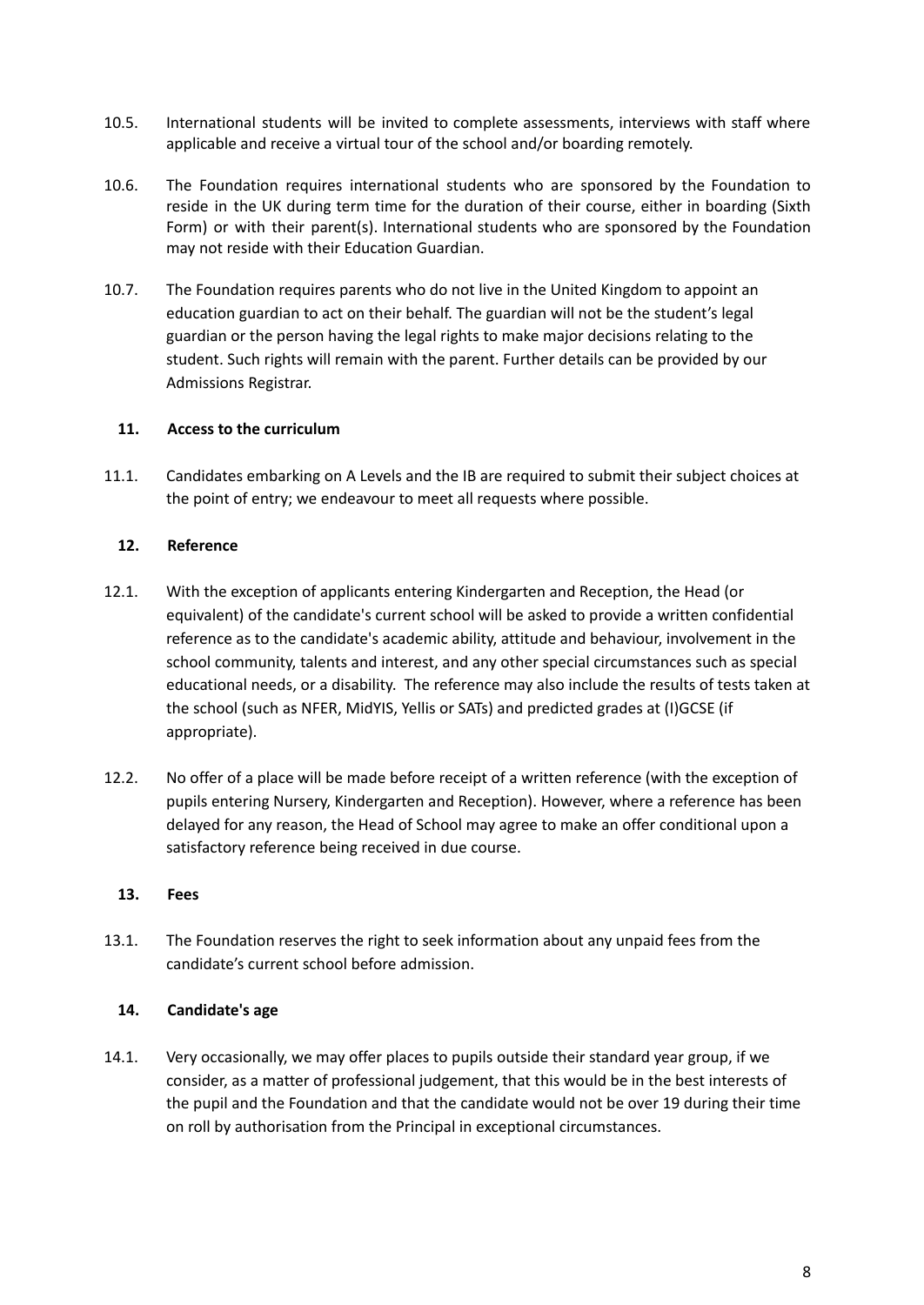# <span id="page-8-0"></span>**15. Admissions criteria**

- 15.1. The admissions criteria includes:
	- A candidate's age, maturity and attitude to learning;
	- Performance in the relevant entrance assessments and / or achieving the required (I)GCSE grades, as appropriate;
	- Performance at interview (if applicable);
	- A positive confidential reference from the applicant's present school (if applicable);
	- Commitment to the Foundation's ethos as described in the Foundation's aims;
	- Ability to thrive within the broad and varied curriculum offered and to make a positive contribution to the Foundation as judged by our staff.
- 15.2. The Foundation's decision is final.
- 15.3. All candidates must have, or be eligible for, the legal right to live and study in the UK.
- 15.4. All parents/persons with legal parental responsibility for the child must sign the acceptance form to accept the offer of a place.
- 15.5. It is assumed that pupils will automatically progress through the Foundation, subject to them meeting the required standards of behaviour and progress. The exception to this is pupils from Dame Bradbury's who have not committed to the Senior School at the end of Year 6 who will be supported by us in their transition to their next school.
- 15.6. Parents must give one term's written notice if they wish to transfer their child's place from boarding to day status or vice versa, or between categories of boarding. Any such requests must be made in writing to the Principal and will be subject to the availability of the type of place required and the Foundation's assessment of the student's needs.

# <span id="page-8-1"></span>**16. Siblings**

16.1. Subject to satisfying the admissions criteria and entry requirements for the Foundation, siblings of current pupils in the Foundation will have priority for places.

# <span id="page-8-2"></span>**17. Location**

17.1. The Foundation reserves the right to factor travelling distance/time into the offer making process, and may therefore decide to award a place at a specific campus within the Foundation if we deem it to be a better choice, and more environmentally sustainable, even where there is a preference for a different site.

# <span id="page-8-3"></span>**18. Transfer between Foundation Schools**

18.1. Where a pupil is admitted to one school of the Foundation and parents later make a request for them to move to a different Foundation school site outside of the normal transition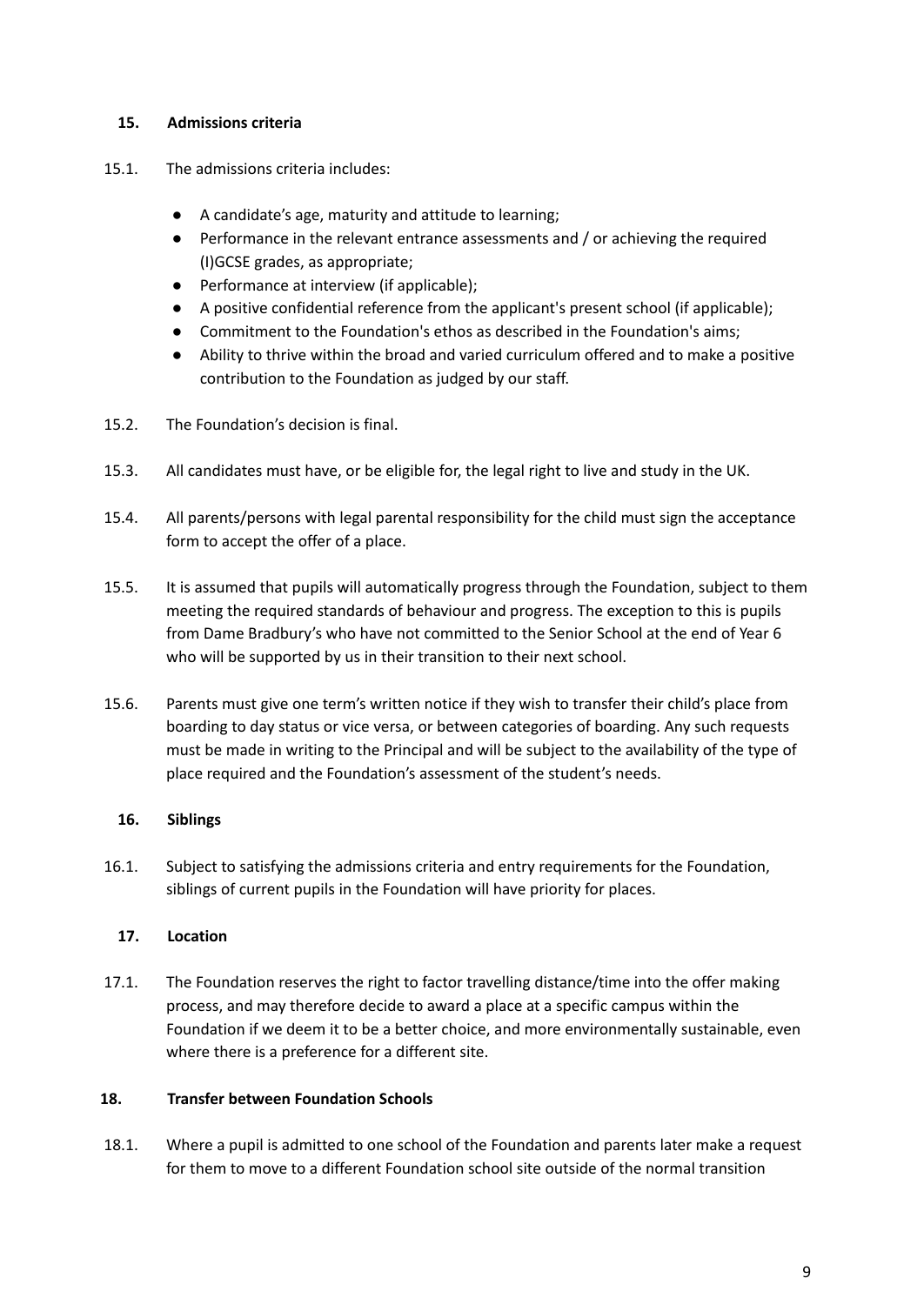points, any such request will only be considered in exceptional circumstances including whether any ongoing additional support can be reasonably be provided. No transfers between Foundation schools will be permitted for pupils in Year 6.

- 18.2. In the event that the Foundation considers exceptional circumstances apply and both the relevant Heads of School agree that a transfer is appropriate:
	- 18.2.1. Parents must provide at least one term's notice;
	- 18.2.2. Where no space is available at the new site, the pupil will continue to attend the school of admission but their name will be placed on the waiting list for the new site. Parents will be informed when a place becomes available. Where a place does not become available by the end of an academic year, parents will be asked to confirm whether they wish the pupil to remain on the waiting list for the following academic year;
	- 18.2.3. Additional registration and acceptance fees will not be charged and the pupil will not be required to complete any further assessments.

#### <span id="page-9-0"></span>**19. Special circumstances**

19.1. We recognise that a candidate's performance may be affected by particular circumstances and we may request further information such as a medical certificate or educational psychologist's report and any associated correspondence or details from the candidate's current school (including samples of work) or other information, as we consider necessary to make a fair assessment. We may also arrange for the candidate to have an interview with our Inclusion Specialist (2-11) or SENCo (11-18) if this is deemed necessary.

#### <span id="page-9-1"></span>**20. Scholarships**

- 20.1. Scholarships are not awarded for entry below 11+.
- 20.2. Full details of the scholarships available and the testing dates may be found on our website; means-tested bursaries may supplement scholarship awards.
- 20.3. The Principal's decision on all awards is final.
- 20.4. Senior School and Sixth form scholarships are awarded as follows:

#### **Senior School**

20.4.1. A small number of Governors' academic scholarships are awarded annually to candidates who perform exceptionally well in the 11+ entrance tests. These awards are not means-tested but are limited in value. Pupils progressing to Year 7 from either Dame Bradbury's or the Junior School at the Fitzwilliam Building are not eligible for these academic scholarships but they are eligible for Governors' awards based on attainment and progress in Year 6, at the discretion of the relevant Head of School.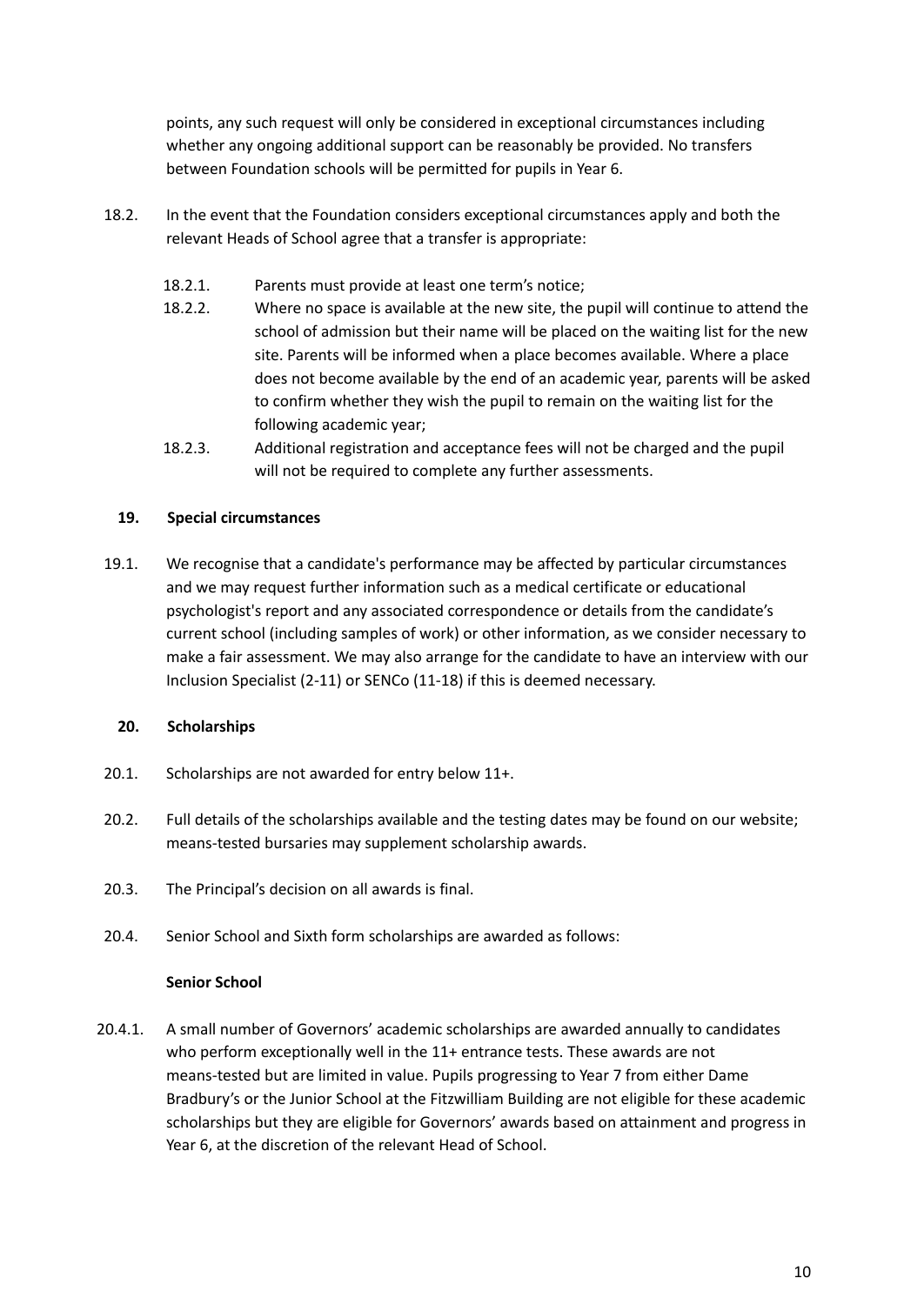A small number of Governors' academic scholarships are awarded annually to candidates who perform exceptionally well in the 13+ entrance tests. These awards are not means-tested but are limited in value. Current Senior School pupils progressing to Year 9 are not eligible for these academic scholarships but they are eligible for Governors' awards based on attainment and progress in Year 8, at the discretion of the Head of School.

20.4.2. In addition, all pupils entering Year 7 are invited to apply for a Music Scholarship and/or Sports Scholarship. All pupils entering Year 9 are invited to apply for Music, Sport, Drama and Theatre. Design Engineering and Art Scholarships.

# **Sixth Form**

- 20.4.3. A number of awards are offered for entry to the Sixth Form. These are awarded on merit and are open to both internal and external candidates via an examination and interview in the November prior to entry. Internal and external candidates can also apply for non- academic scholarships in Drama, Music, Art and Sport. Interviews and auditions for these scholarships take place in the November prior to entry.
- 20.4.4. Candidates applying for scholarships at the Sixth Form must be available for the relevant scholarship assessment process.

#### <span id="page-10-0"></span>**21. Records**

21.1. A confidential admissions record will be completed for each candidate which will be treated in accordance with the Foundation's privacy policies and data protection law.

#### <span id="page-10-1"></span>**22. Entrance tests**

22.1. Where there is reason for the Foundation to doubt the integrity of any entrance test results after a candidate has joined the Foundation we reserve the right to adjust their programme or require that the pupil leave the Foundation.

# <span id="page-10-2"></span>**23. Related policies**

- Bursary Policy
- Equal Opportunities for Pupils Policy
- Special Educational Needs and Disabilities Policy
- Student Visa Policy and Procedures
- Scholarship Guidance

**Reviewed:** June 2022